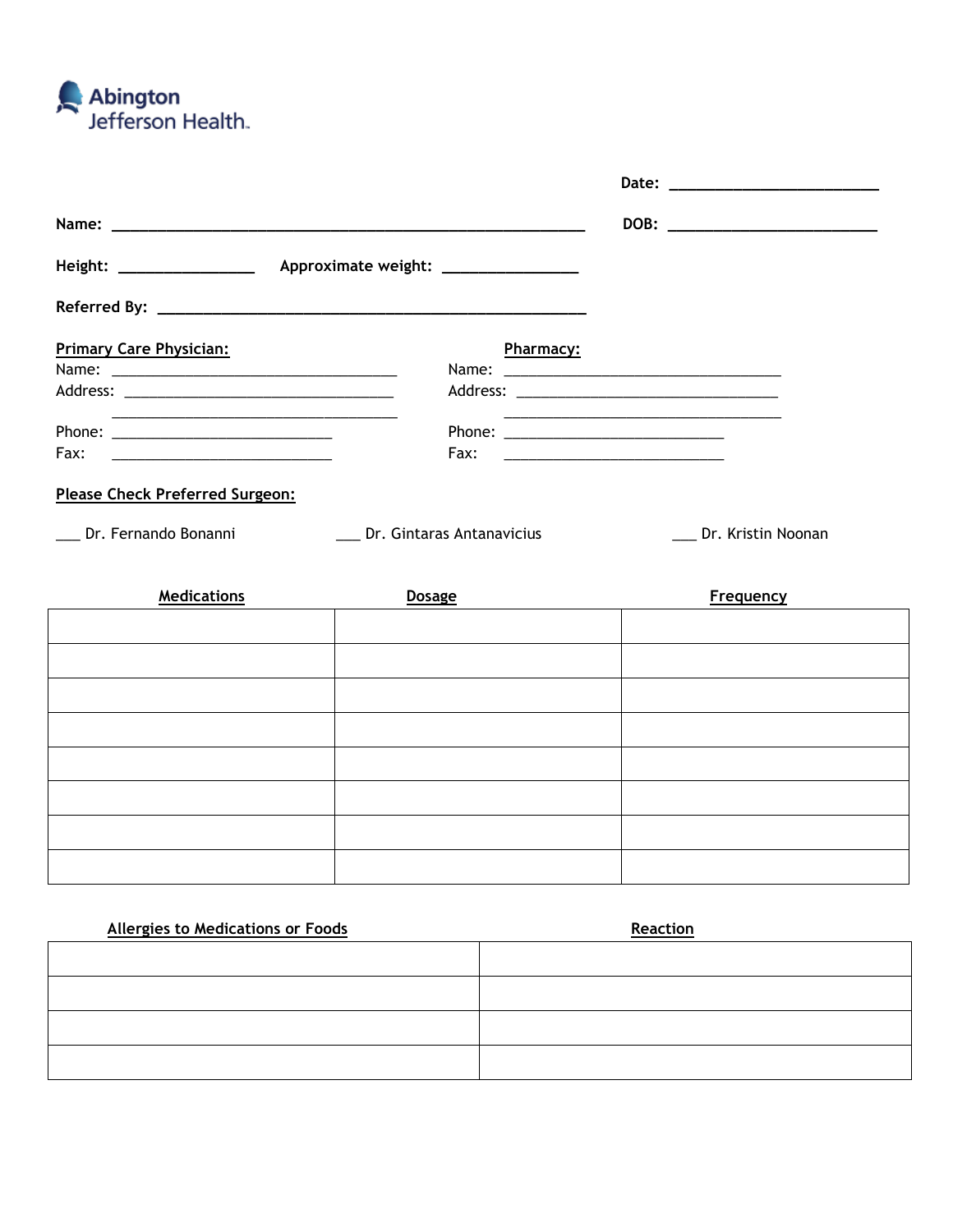| Name: | $- - -$ |
|-------|---------|
|       |         |
|       |         |

#### **DO HAVE OR HAVE YOU EVER HAD:**

|                              | $Yes$ | <u>No</u> | Reaction |
|------------------------------|-------|-----------|----------|
| Latex allergy                |       |           |          |
| <b>Blood transfusion</b>     |       |           |          |
| Reaction to anesthesia       |       |           |          |
| Exposure to tuberculosis     |       |           |          |
| <b>Exposure to hepatitis</b> |       |           |          |
| Exposure to HIV              |       |           |          |

### **SOCIAL HISTORY:**

|                                    |     | # years___________ |  | Pack(s) per day _______________  |  |
|------------------------------------|-----|--------------------|--|----------------------------------|--|
| Have you used tobacco in the past? | Y N |                    |  | How Long Since Quitting_________ |  |
|                                    |     |                    |  |                                  |  |
|                                    |     |                    |  |                                  |  |
|                                    |     |                    |  |                                  |  |
|                                    |     |                    |  |                                  |  |

#### **PAST MEDICAL HISTORY**:

|                           | $Yes$ | $\underline{\mathsf{No}}$ | Describe | Year diagnosed |
|---------------------------|-------|---------------------------|----------|----------------|
| <b>Heart Disease</b>      |       |                           |          |                |
| <b>Lung Disease</b>       |       |                           |          |                |
| <b>Intestinal Disease</b> |       |                           |          |                |
| <b>Liver Disease</b>      |       |                           |          |                |
| Vascular Disease          |       |                           |          |                |
| High Blood Pressure       |       |                           |          |                |
| <b>Diabetes</b>           |       |                           |          |                |
| Sleep Apnea               |       |                           |          |                |
| Cancer                    |       |                           |          |                |
| <b>Blood Disorder</b>     |       |                           |          |                |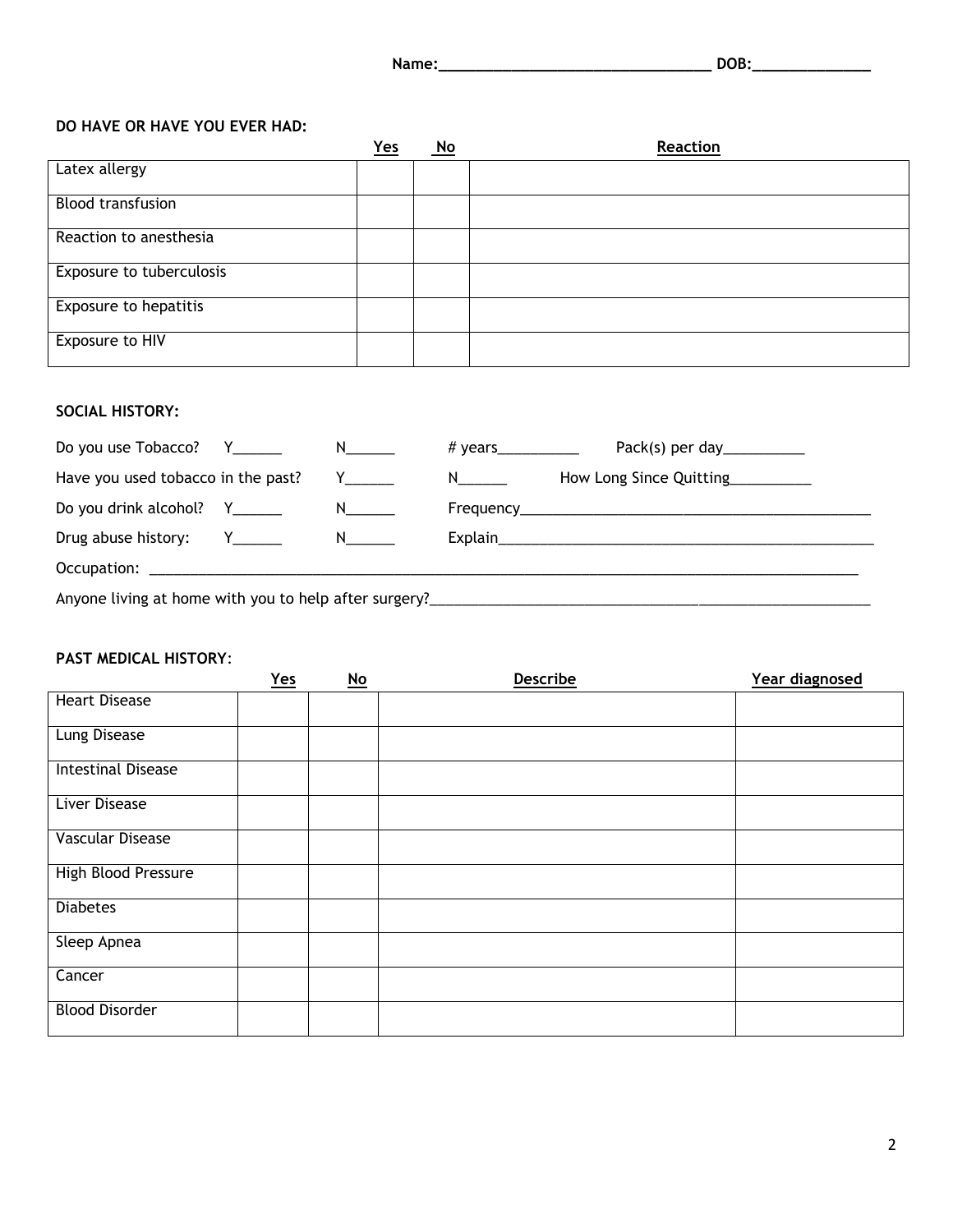| Name:<br>________<br>____________ |
|-----------------------------------|
|-----------------------------------|

## **PAST SURGICAL HISTORY / HOSPITALIZATIONS**

| <b>Type of Surgery / Hospitalization</b> | <u>Year</u> | <b>Facility / Hospital</b> |
|------------------------------------------|-------------|----------------------------|
|                                          |             |                            |
|                                          |             |                            |
|                                          |             |                            |
|                                          |             |                            |
|                                          |             |                            |
|                                          |             |                            |

# **FAMILY HISTORY: Have your parents, grandparents or siblings ever had?**

|                           | <b>Description</b> | Relationship<br>Please list (Mother / Father / Sibling<br>Maternal Grandmother/Grandfather<br>Paternal Grandmother/Grandfather) |
|---------------------------|--------------------|---------------------------------------------------------------------------------------------------------------------------------|
| <b>Heart Disease</b>      |                    |                                                                                                                                 |
| Lung Disease              |                    |                                                                                                                                 |
| <b>Intestinal Disease</b> |                    |                                                                                                                                 |
| <b>Liver Disease</b>      |                    |                                                                                                                                 |
| <b>Vascular Disease</b>   |                    |                                                                                                                                 |
| High Blood Pressure       |                    |                                                                                                                                 |
| <b>Diabetes</b>           |                    |                                                                                                                                 |
| Sleep Apnea               |                    |                                                                                                                                 |
| Cancer                    |                    |                                                                                                                                 |
| <b>Blood Disorder</b>     |                    |                                                                                                                                 |
| Obesity                   |                    |                                                                                                                                 |

 $\overline{\phantom{a}}$  ,  $\overline{\phantom{a}}$  ,  $\overline{\phantom{a}}$  ,  $\overline{\phantom{a}}$  ,  $\overline{\phantom{a}}$  ,  $\overline{\phantom{a}}$  ,  $\overline{\phantom{a}}$  ,  $\overline{\phantom{a}}$  ,  $\overline{\phantom{a}}$  ,  $\overline{\phantom{a}}$  ,  $\overline{\phantom{a}}$  ,  $\overline{\phantom{a}}$  ,  $\overline{\phantom{a}}$  ,  $\overline{\phantom{a}}$  ,  $\overline{\phantom{a}}$  ,  $\overline{\phantom{a}}$  $\overline{\phantom{a}}$  ,  $\overline{\phantom{a}}$  ,  $\overline{\phantom{a}}$  ,  $\overline{\phantom{a}}$  ,  $\overline{\phantom{a}}$  ,  $\overline{\phantom{a}}$  ,  $\overline{\phantom{a}}$  ,  $\overline{\phantom{a}}$  ,  $\overline{\phantom{a}}$  ,  $\overline{\phantom{a}}$  ,  $\overline{\phantom{a}}$  ,  $\overline{\phantom{a}}$  ,  $\overline{\phantom{a}}$  ,  $\overline{\phantom{a}}$  ,  $\overline{\phantom{a}}$  ,  $\overline{\phantom{a}}$ 

| Any other pertinent medical history for yourself or your family? |
|------------------------------------------------------------------|
|------------------------------------------------------------------|

\_\_\_\_\_\_\_\_\_\_\_\_\_\_\_\_\_\_\_\_\_\_\_\_\_\_\_\_\_\_\_\_\_\_\_\_\_\_\_\_\_\_\_\_\_\_\_\_\_\_\_\_\_\_\_\_\_\_\_\_\_\_\_\_\_\_\_\_\_\_\_\_\_\_\_\_\_\_\_\_\_\_\_\_\_\_\_\_\_\_\_\_\_\_\_\_\_\_